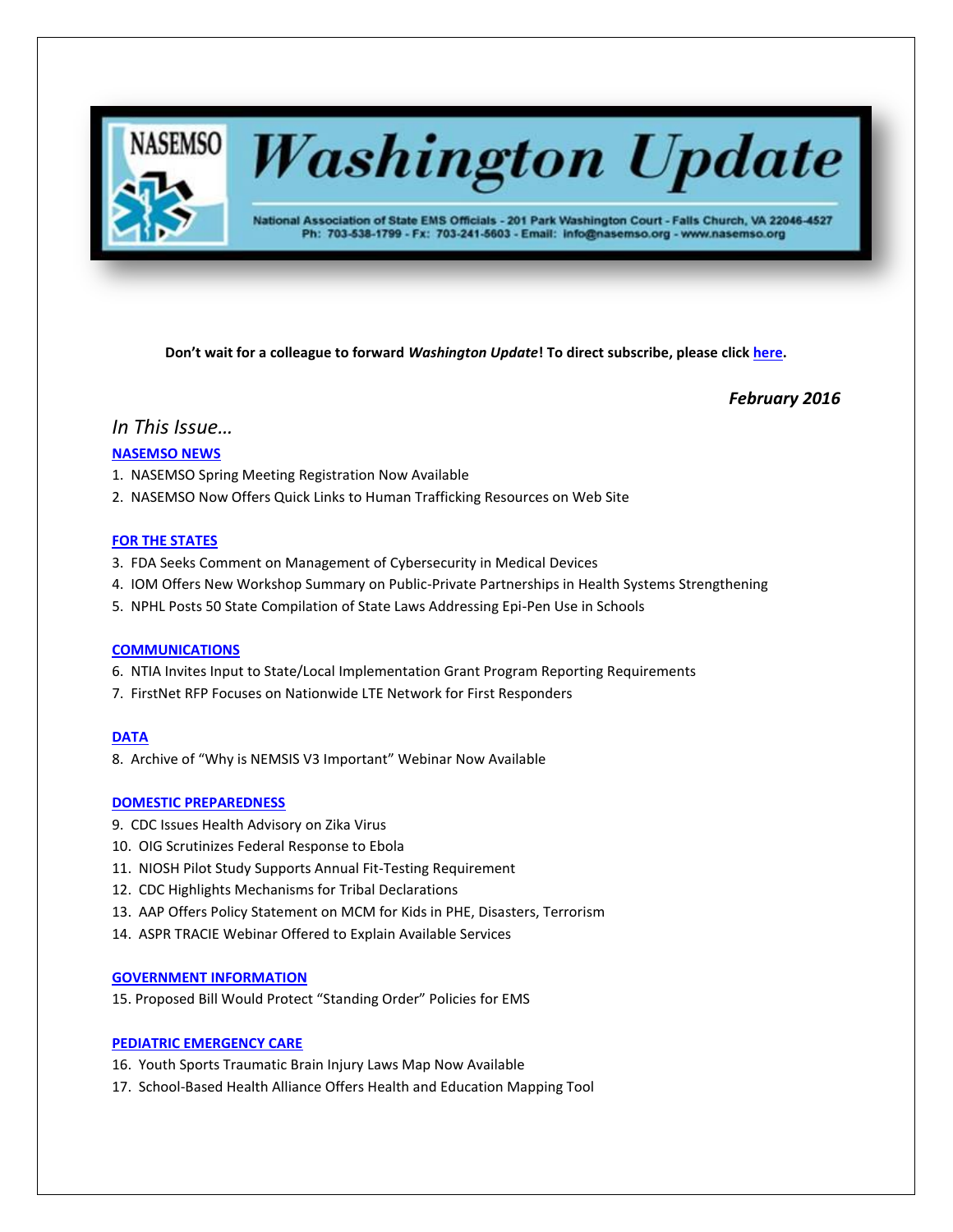#### **[RURAL EMS](#page-5-1)**

18. National Rural EMS Conference Info Now Available

#### **UPCOMING EVENTS**

#### <span id="page-1-0"></span>**NASEMSO NEWS**

#### **1. NASEMSO Spring Meeting Registration Now Available**

The preliminary program for the NASEMSO Spring Meeting has been posted and the online registration link is active. Four of the five councils will be meeting, as well as several committees and special projects. We look forward to seeing many of you in Bethesda, Maryland, April 4-6, 2016. For more information about the 3-day meeting, including hotel information, see [https://www.nasemso.org/Meetings/MidYear/index.asp.](https://www.nasemso.org/Meetings/MidYear/index.asp)

#### **2. NASEMSO Now Offers Quick Links to Human Trafficking Resources on Web Site**

*"One hundred and fifty years ago, our Nation codified the fundamental truth that slavery is an affront to human dignity. Still, the bitter fact remains that millions of men, women, and children around the globe, including here at home, are subject to modern-day slavery: the cruel, inhumane practice of human trafficking. This month, we rededicate ourselves to assisting victims of human trafficking and to combating it in all its forms."* --President Barack Obama, proclaiming National Slavery and Human Trafficking Prevention Month, 2016. The NASEMSO Domestic Preparedness Committee has collected an array of resources intended to assist in your state's efforts to educate EMS practitioners to recognize victims of human trafficking and find resources intended to assist them. [For more information…](https://www.nasemso.org/Projects/DomesticPreparedness/HumanTrafficking.asp)

#### <span id="page-1-1"></span>**FOR THE STATES**

#### **3. FDA Seeks Comment on Management of Cybersecurity in Medical Devices**

The Food and Drug Administration (FDA) has issued draft guidance for industry and FDA staff on *"Postmarket Management of Cybersecurity in Medical Devices"* that is now available for public comment. A growing number of medical devices are designed to be networked to facilitate patient care. Networked medical devices, like other networked computer systems, incorporate software that may be vulnerable to cybersecurity threats. In addition to the specific recommendations contained in the guidance, manufacturers are encouraged to address cybersecurity throughout the product lifecycle, including during the design, development, production, distribution, deployment and maintenance of the device. The exploitation of vulnerabilities may represent a risk to the safety and effectiveness of medical devices and typically requires continual maintenance throughout the product life cycle to assure an adequate degree of protection against such exploits. Proactively addressing cybersecurity risks in medical devices reduces the patient safety impact and the overall risk to public health. For more information... The Federal Register Notice is posted [here.](https://www.gpo.gov/fdsys/pkg/FR-2016-01-22/pdf/2016-01172.pdf)

#### **4. IOM Offers New Workshop Summary on Public-Private Partnerships in Health Systems Strengthening**

On June 25–26, 2015, the National Academies of Sciences, Engineering, and Medicine Forum on Public–Private Partnerships for Global Health and Safety (PPP Forum) held a workshop on the role of public–private partnerships (PPPs) in health systems strengthening. The workshop brought together stakeholders from the public and private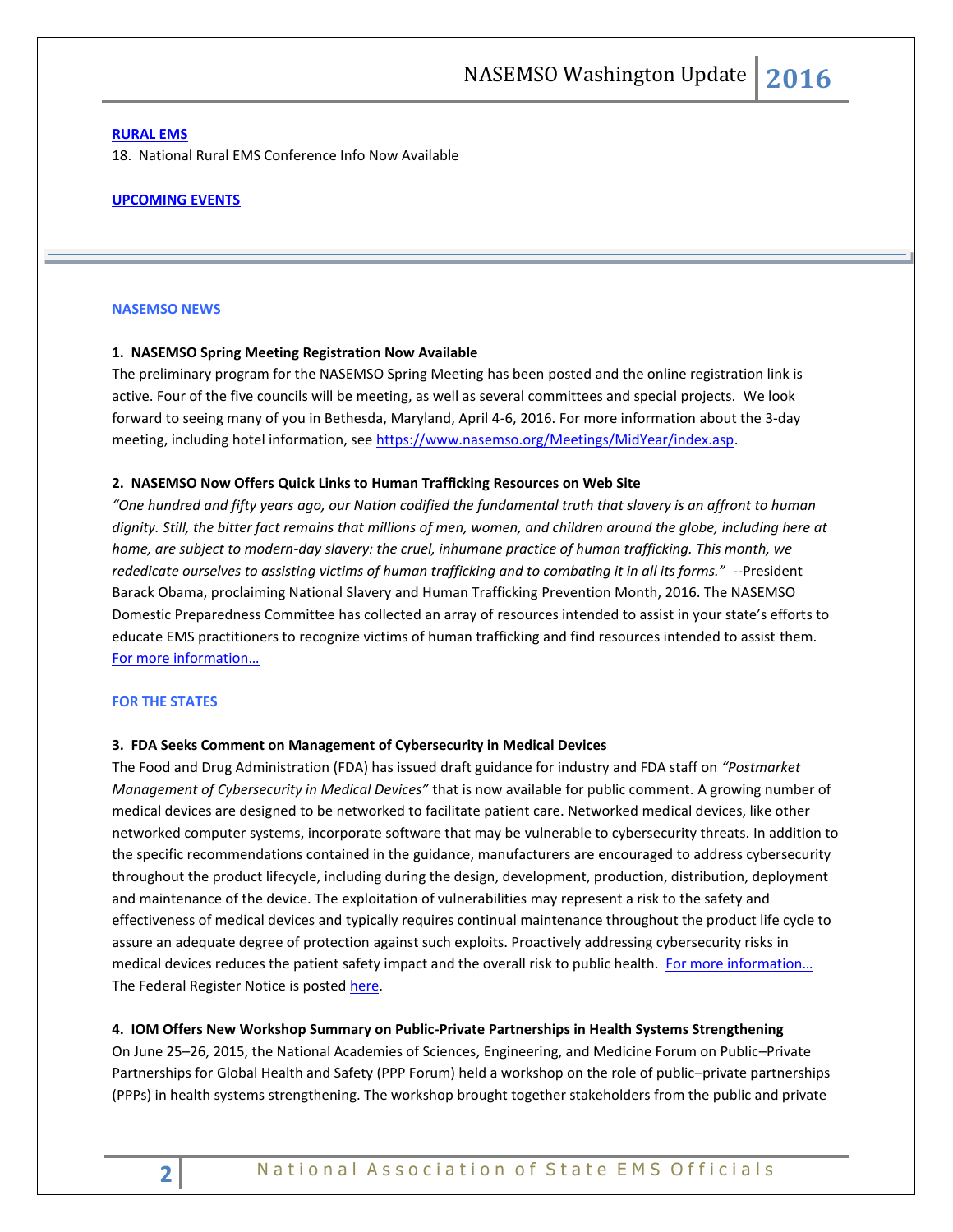sectors to examine a range of incentives, innovations, and opportunities for relevant sectors and stakeholders in strengthening health systems through partnerships; to explore lessons learned from previous and ongoing efforts with the goal of illuminating how to improve performance and outcomes going forward; and to discuss measuring the value and outcomes of investments and documenting success in partnerships focused on health systems strengthening. This report provides a summary account of the presentations given at the workshop. For more [information…](http://iom.nationalacademies.org/Reports/2016/Role-of-PPP-in-Health-Systems-Strengthening.aspx)

#### **5. NPHL Posts 50 State Compilation of State Laws Addressing Epi-Pen Use in Schools**

Most states have laws and policies on food allergy management in schools that include guidelines for the administration of epinephrine. A new 50-State Compilation from the Network for Public Health Law (NPHL) provides a summary of the state laws addressing EpiPen use in schools. The NPHL is comprised of federal, tribal, state and local public health agencies and officials; public health attorneys; public health advocacy organizations and individual advocates; public health researchers and organizations; policy-makers (including elected and appointed officials); and other organizations or individuals committed to using the law to improve public health. [For more information…](https://www.networkforphl.org/resources_collection/2016/01/20/259/resource_food_allergy_policy/https:/www.networkforphl.org/resources_collection/2016/01/20/259/resource_food_allergy_policy/)

#### <span id="page-2-0"></span>**COMMUNICATIONS**

#### **6. NTIA Invites Input to State/Local Implementation Grant Program Reporting Requirements**

In an effort to comply with the Paperwork Reduction Act of 1995, the National Telecommunications and Information Administration (NTIA) has posted a notice related to the nationwide public safety broadband network (NPSBN) operated by FirstNet. The State and Local Implementation Grant Program (SLIGP) assists state, regional, tribal, and local jurisdictions with identifying, planning, and implementing the most efficient and effective means to use and integrate the infrastructure, equipment, and other architecture associated with the NPSBN to satisfy the wireless broadband and data services needs of their jurisdictions. To ensure effective grant oversight and management, SLIGP developed a quarterly performance progress report (PPR) form for recipients to complete as part of post-award monitoring throughout the period of performance. The current form has an expiration date of August 31, 2016. NTIA seeks to extend the approval of this form, with a minor adjustment to the wording on the form to more clearly indicate to recipients how they are to report each measure. The publication of a notice allows NTIA to begin the process to extend the approval for the standard three years. Written comments must be submitted on or before March 21, 2016. The SLIGP program office awarded \$116.5 million in grant funds to 54 active state and territorial recipients between July 2013 and June 2014. For more information...

#### **7. FirstNet RFP Focuses on Nationwide LTE Network for First Responders**

<span id="page-2-1"></span>The First Responder Network Authority released its official request for proposals for the nationwide LTE network for public safety it is responsible for planning and building, and asked potential partners to respond by April 29. The FirstNet RFP has been the organization's major focus for more than a year, informed by outreach and discussions with the wireless industry and public safety stakeholders. This particular contract will provide for a single interoperable Nationwide Public Safety Broadband Network (NPSBN) as specified in the announcement. The anticipated contract resulting from this RFP will be a single award Indefinite-Delivery-Indefinite-Quantity with fixed price payments to FirstNet by the Contractor for each of the 56 states and territories resulting from this solicitation. [For more information…](https://www.fbo.gov/index?s=opportunity&mode=form&id=7806696f4340f16474647ccc57805040&tab=core&tabmode=list&=)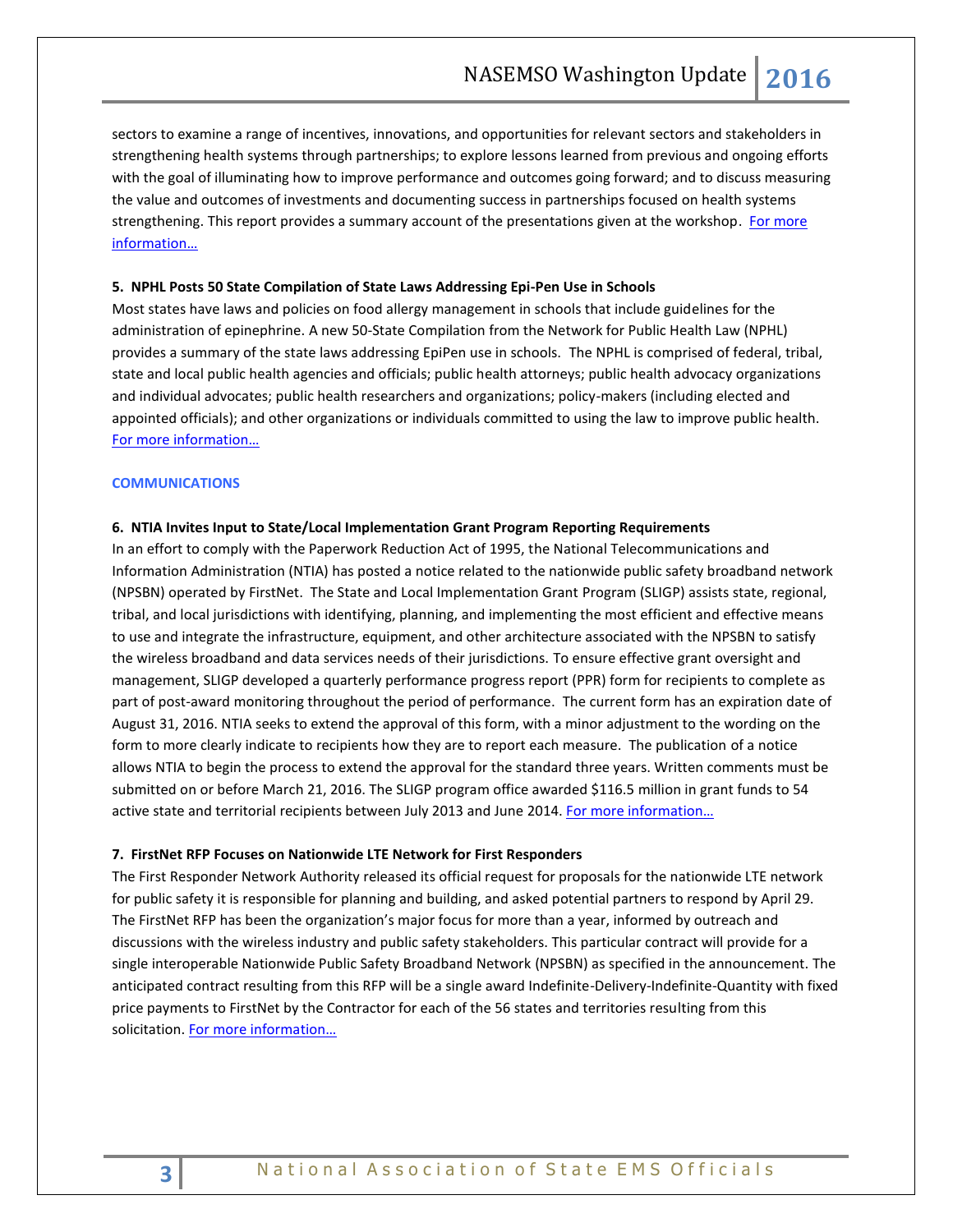#### **DATA**

#### **8. Archive of "Why is NEMSIS V3 Important" Webinar Now Available**

On January 11, 2016, the Health Resources and Services Administration, Maternal and Child Health Bureau, Emergency Medical Services for Children Program partnered with the National Highway Traffic Safety Administration (NHTSA) Office of EMS to host the webinar "Why is NEMSIS V3 Important." If you were unable to join the webinar, it has now been archived. Mr. Noah Smith, project manager for the National EMS Information System (NEMSIS) at NHTSA's Office of EMS, discussed the following:

- Ongoing transition from NEMSIS version 2 to version 3
- Innovative capabilities of version 3 systems and how they can help you do your job better
- "HL7 compliance" and its importance to EMS and the EMSC program
- The relationship between NEMSIS version 3, the EMS Compass Initiative and evidence-based medicine
- Some of the known barriers and costs to implementation of version 3 and how to overcome them
- Answered questions from program managers

#### <span id="page-3-0"></span>[For more information…](https://hrsa.connectsolutions.com/p6zocxmzvlb/?launcher=false&fcsContent=true&pbMode=normal)

In related news, readers are encouraged to also view the archived EMS Focus Webinar "Using Data to Improve EMS Systems of Care," which featured a roundtable discussion to address how EMS systems use data to benchmark performance and guide quality improvement efforts to provide better care for patients and communities. To access the presentation, click [here.](http://www.ems.gov/ems-focus.htm)

#### **DOMESTIC PREPAREDNESS**

#### **9. CDC Issues Health Advisory on Zika Virus**

In May 2015, the World Health Organization reported the first local transmission of Zika virus in the Western Hemisphere, with autochthonous (locally acquired) cases identified in Brazil. As of January 15, 2016, local transmission had been identified in at least 14 countries or territories in the Americas, including Puerto Rico. Further spread to other countries in the region is likely. Local transmission of Zika virus has not been documented in the continental United States. However, Zika virus infections have been reported in travelers returning to the United States. With the recent outbreaks in the Americas, the number of Zika virus disease cases among travelers visiting or returning to the United States likely will increase. These imported cases may result in local spread of the virus in some areas of the continental United States, meaning these imported cases may result in human-tomosquito-to-human spread of the virus. Clinical disease usually is mild. However, during the current outbreak, Zika virus infections have been confirmed in several infants with microcephaly and in fetal losses in women infected during pregnancy. More information is available on the [CDC web site](http://emergency.cdc.gov/han/han00385.asp) including *new [Interim Guidelines for](http://www.cdc.gov/mmwr/volumes/65/wr/mm6502e1er.htm?s_cid=mm6502e1er_e)  [Pregnant Women During a Zika Virus Outbreak--](http://www.cdc.gov/mmwr/volumes/65/wr/mm6502e1er.htm?s_cid=mm6502e1er_e) United States, 2016.*

#### <span id="page-3-1"></span>**10. OIG Scrutinizes Federal Response to Ebola**

The Department of Homeland Security Office of Inspector General (DHS OIG) released a report on the federal government's Ebola response in 2014. In the report, entitled "DHS' Ebola Response Needs Better Coordination, Training, and Execution" (OIG-16-18)." the Inspector General found that coordination between DHS and HHS was lacking and the agencies failed to effectively clarify their roles and responsibilities. Also, DHS' failure to effectively oversee implementation of its procedures related to Ebola screening or the use of personal protective equipment jeopardized the health and safety of the DHS workforce, particularly at Customs and Border Protection and the U.S. Coast Guard. For more information...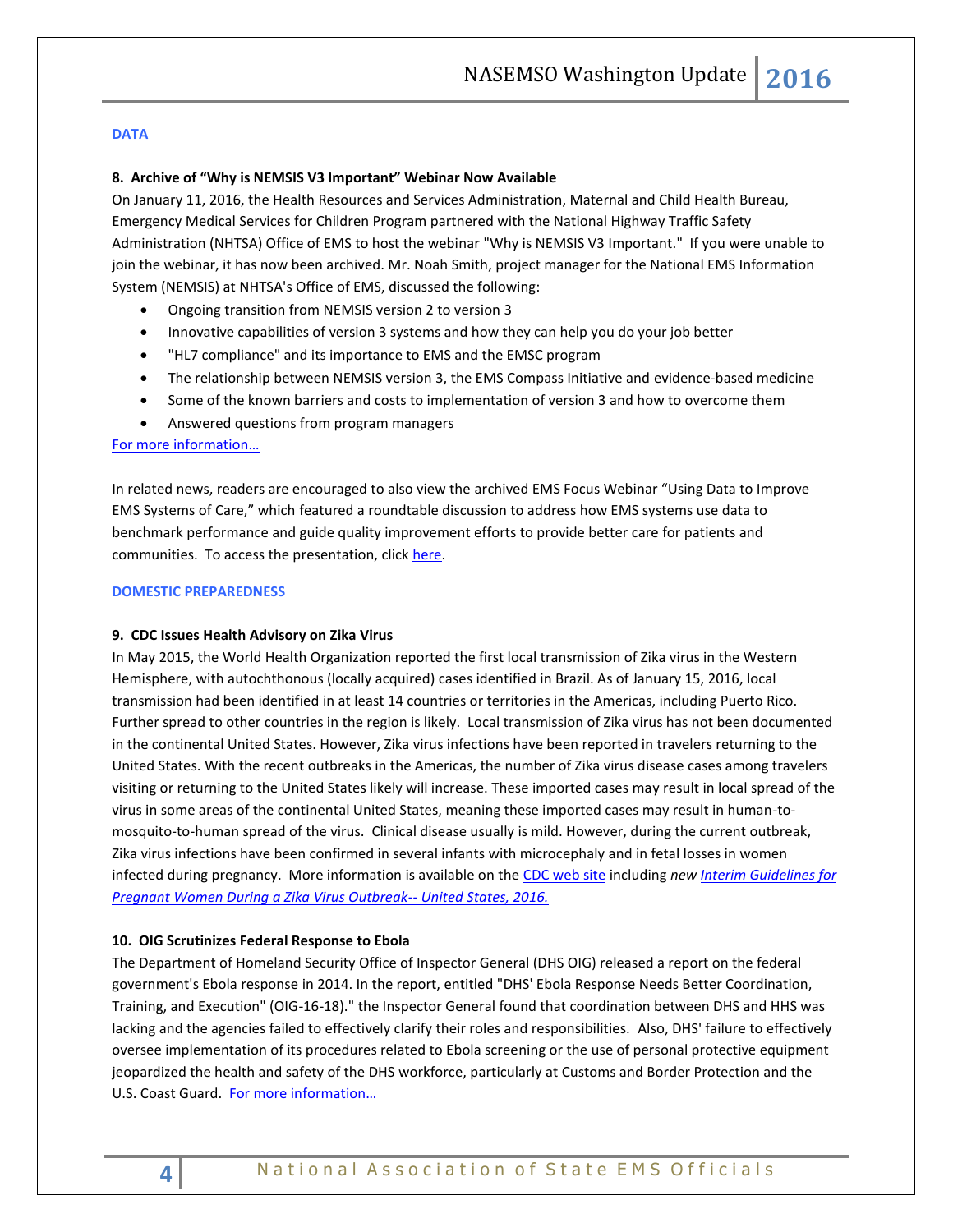#### **11. NIOSH Pilot Study Supports Annual Fit-Testing Requirement**

The National Institute for Occupational Safety and Health (NIOSH) conducted a pilot study of 10 subjects to investigate the variation in fit test data to assess the background failure rate. The subjects were tested in order to match them with a properly-fitted respirator. The subjects repeated the tests two and four weeks after the initial tests. Adequate fit was maintained for all 10 subjects during this time period. After conducting this pilot study, researchers were ready for the three-year large scale study that would examine the link between how often someone is fit tested and the changes in N95 FFR fit when weight fluctuation occurs and alters facial dimensions. The results: Twenty-four percent of subjects who lost ≥ 20 lb had an unacceptable fit; these percentages ranged from 7 to 17% for subjects with lower weight losses or any degree of weight gain. Results support the current OSHA requirement for annual fit testing and suggest that respirator users who lose more than 20 lb should be retested for respirator fit. For more information...

#### **12. CDC Highlights Mechanisms for Tribal Declarations**

Tribal and federal laws establish mechanisms through which emergencies can be declared on tribal lands, either directly by a tribe or through state or federal governments. This article reviewed several types of declarations that can be made on tribal lands and the implications of such declarations. Tribes can examine inherent authorities, tribal constitutions, and laws when considering an emergency declaration. Download Sunshine G, Hoss A. *Emergency declarations and tribes: mechanisms under tribal and federal law. Michigan State International Law Review* 2015;24:33–4[4 here.](http://digitalcommons.law.msu.edu/ilr/vol24/iss1/2/) (Free access)

#### **13. AAP Offers Policy Statement on MCM for Kids in PHE, Disasters, Terrorism**

According to the American Academy of Pediatrics (AAP), major gaps still remain related to medical countermeasures (MCM) for children, a population highly vulnerable to the effects of exposure to such threats, because many vaccines and pharmaceuticals approved for use by adults as MCMs do not yet have pediatric formulations, dosing information, or safety information. As a result, the nation's stockpiles and other caches (designated supply of MCMs) where pharmacotherapeutic and other MCMs are stored are less prepared to address the needs of children compared with those of adults in the event of a disaster. A new policy statement from the AAP provides recommendations to close the remaining gaps for the development and use of MCMs in children during public health emergencies or disasters. [For more information…](http://pediatrics.aappublications.org/content/early/2015/12/31/peds.2015-4273)

#### **14. ASPR TRACIE Webinar Offered to Explain Available Services**

ASPR's Technical Resources, Assistance Center, and Information Exchange (TRACIE) is a healthcare emergency preparedness information gateway, that ensures that all stakeholders – at the federal, state, local, tribal, territory, non-profit, and for-profit levels – have access to information and resources to improve preparedness, response, recovery, and mitigation efforts. Join ASPR's webinar on Wednesday, February 10, 2016 at 2pm ET to hear more about ASPR TRACIE and how you can utilize its services to support your work! During the webinar, you'll hear more about how ASPR TRACIE can help provide resources and connections to agencies seeking to: Maintain, sustain collaboration with healthcare coalitions & other healthcare partners; Learn more about accessing ASPR TRACIE resources applicable to all disciplines, such as CBRNE/HAZMAT, Training & Evaluation, Response and Recovery Operations, Fatality Management, Mass Care, Mass / Workplace Violence, Pre-Hospital (EMS, first responders), and Social Media Monitoring for Response; Request technical assistance to receive customized support with access to a cadre of subject matter experts; and, Access password protected ASPR TRACIE Information Exchange to collaborate in multi-disciplinary discussions, collaboration, sharing. ASPR's Technical Resources, Assistance Center, and Information Exchange (TRACIE) webinar will be held on February 10, 2016 at 2:00 PM EST. [Register now!](https://attendee.gotowebinar.com/register/3043368293231071745)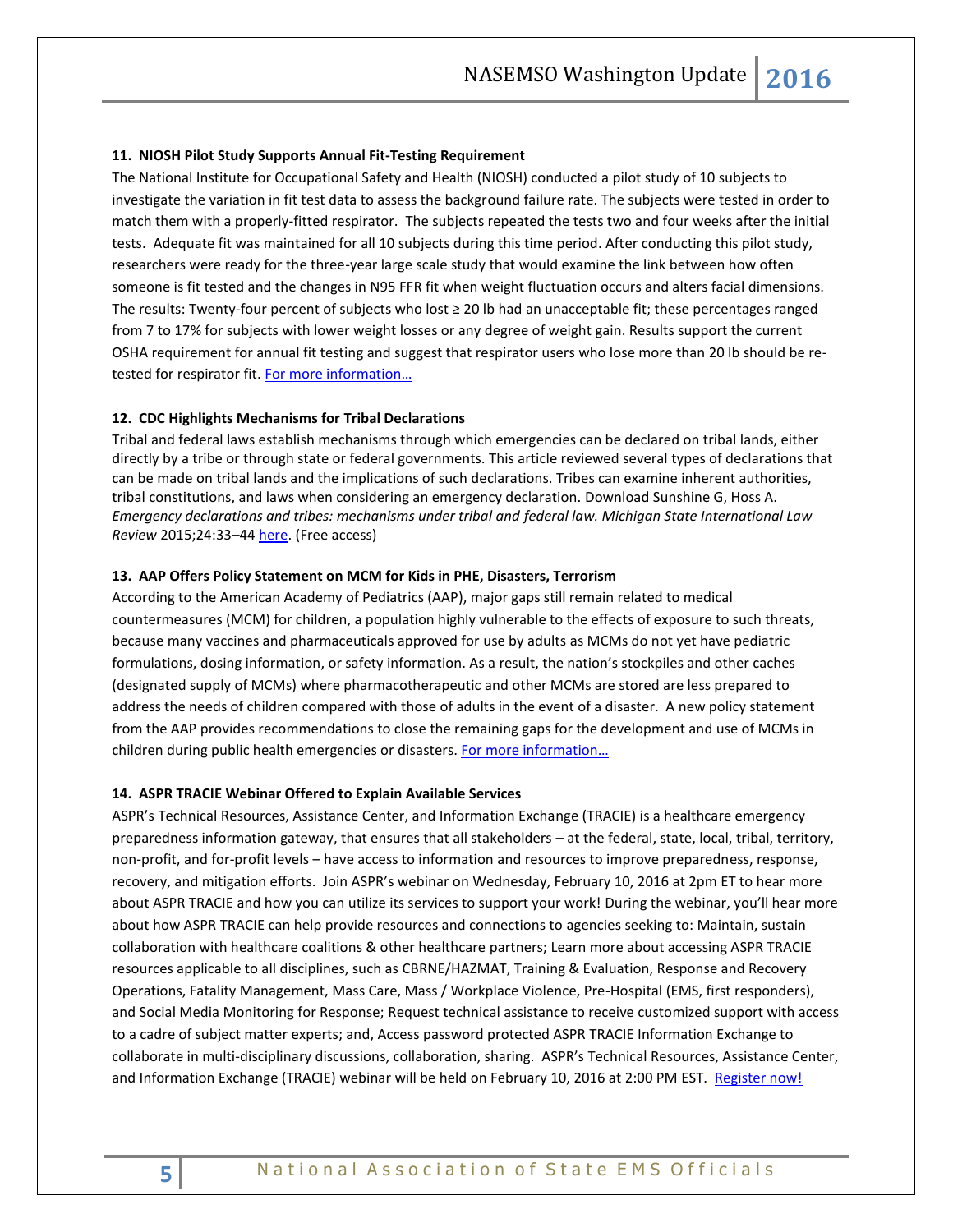#### **GOVERNMENT INFORMATION**

#### **15. Proposed Bill Would Protect "Standing Order" Policies for EMS**

The Protecting Patient Access to Emergency Medications Act of 2016 (H.R. 4365) was introduced Jan. 12, 2016, by Rep. Richard Hudson (R-NC). H.R. 4365 would codify the practice of allowing EMS providers to administer controlled substances per standing order by a physician medical director. In addition, it would allow the EMS agency to register for the DEA number, rather than rely on the physician medical director's DEA registration. [Download bill text here.](https://www.congress.gov/bill/114th-congress/house-bill/4365/)

In related news, the National Association of EMS Physicians posted a toolkit to encourage grassroots support of H.R. 4365, in order to gain co-sponsors and support for the bill. The toolkit, [available here,](http://www.naemsp.org/Pages/Advocates-for-EMS.aspx) provides a sample letter, talking points, a fact sheet, and contact information for the health care legislative aid for each office.

#### <span id="page-5-0"></span>**PEDIATRIC EMERGENCY CARE**

#### **16. Youth Sports Traumatic Brain Injury Laws Map Now Available**

Each year as many as 300,000 young people suffer traumatic brain injuries (TBIs), or what is more commonly known as a concussion, from playing sports. TBIs can have serious short and long-term health effects and most states have passed laws aimed at reducing harm from brain injuries occurring at scholastic youth sports activities. This map identifies and displays key features of such laws across all 50 states and the District of Columbia, and over time, from January 1, 2009 to May 1, 2015. This page has been updated through May 1, 2015. To explore the variation in youth sports TBI laws, click [here.](http://lawatlas.org/query?dataset=sc-reboot)

#### **17. School-Based Health Alliance Offers Health and Education Mapping Tool**

The School-Based Health Alliance's Children's Health and Education Mapping Tool, developed in partnership with HealthLandscape, allows users to harness the power of geographic information systems (GIS) technology for datadriven decision-making. County level information on child health, education, and socioeconomic status is available to be searched, mapped, downloaded, and compared to national averages. Public school and School-Based Health Center locations as well as other healthcare facilities can be mapped, filtered, and key characteristics displayed. The tool can be used to assess community child and adolescent health, identify geographic areas of need and plan for where to target new services, examine characteristics of public schools, identify partners for collaboration, and develop effective visuals and relevant data for grant applications. For more information...

#### <span id="page-5-1"></span>**RURAL EMS**

#### **18. National Rural EMS Conference Info Now Available**

The annual rural EMS conference hosted jointly by NASEMSO and the National Organization of State Offices of Rural Health (NOSORH) will be held April 21-22, 2016 in San Antonio, TX. Rural EMS Directors, State EMS Officials, State Offices of Rural Health, Flex Program Managers, hospital administrators, elected officials, medical directors, EMS chiefs and personnel & other interested EMS partners are invited to attend to learn about the future of rural EMS, rural frontier EMS, community paramedicine, EMS sustainability, medical oversight for EMS, EMS policy changes and more. [For more information…](https://nosorh.org/calendar-events/national-rural-ems-conference/)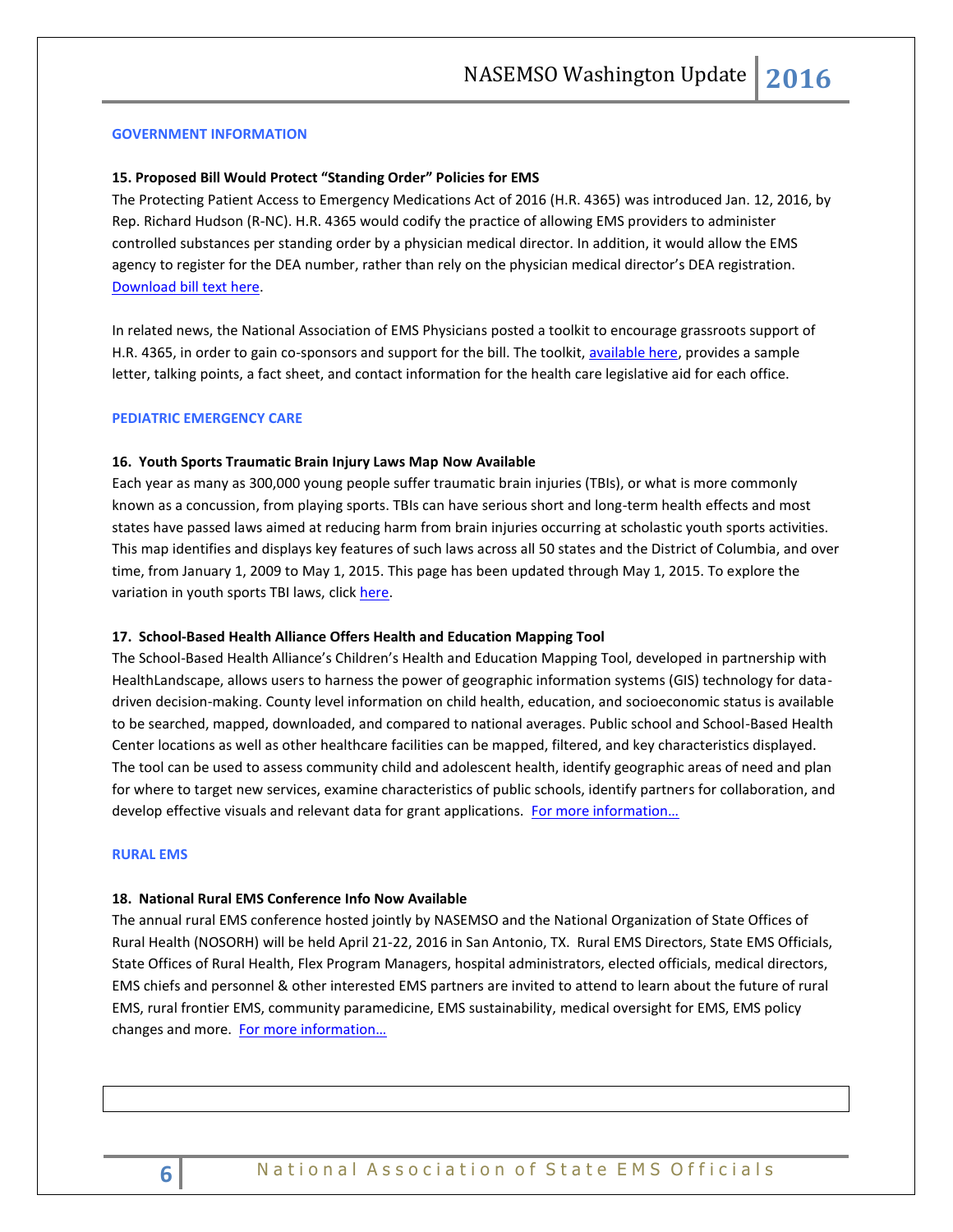Follow us on Twitter<https://twitter.com/nasemso>



# **ORDER NASEMSO LOGOWEAR ONLINE AT**

**[http://www.companypromostore.com/stores/asmi/.](http://www.companypromostore.com/stores/asmi/)**

**UPCOMING EVENTS**

**PLEASE NOTE: CALENDAR ITEMS ARE ALWAYS WELCOME!!! Send t[o robinson@nasemso.org](mailto:robinson@nasemso.org)**

**\*\*\*STATEWIDE EMS CONFERENCES\*\*\***

PA Annual Conference. September 21-23, 2016. Doubletree Resort Lancaster, PA. [For more information…](http://www.pehsc.org/)

\*NJ Statewide EMS Conference. November 16-19, 2016. Harrah's Waterfront Convention Center, Atlantic City, NJ. [For more information…](http://www.njemsconference.com/)

**\*\*\*National Conferences and Special Meetings\*\*\***

**[NAEMSE Instructor Course Level 1](http://naemse.org/?page=LVL1InstructorCourse)**

Los Angeles, CA: February 19-21, 2016

Atlanta, GA: March 11-13, 2016

New Martinsville, WV: March 18-20, 2016

Tulsa, OK: April 1-3, 2016

Winchester, VA: April 15-17, 2016

**[NAEMSE Instructor Course Level 2](http://naemse.org/?page=LVL2InstructorCourse)**

Albuquerque, NM: February 5-6, 2016

**[CAAHEP Accreditation Update & Evaluating Student Competency Workshops](http://naemse.org/?page=coaemsp)**

TBA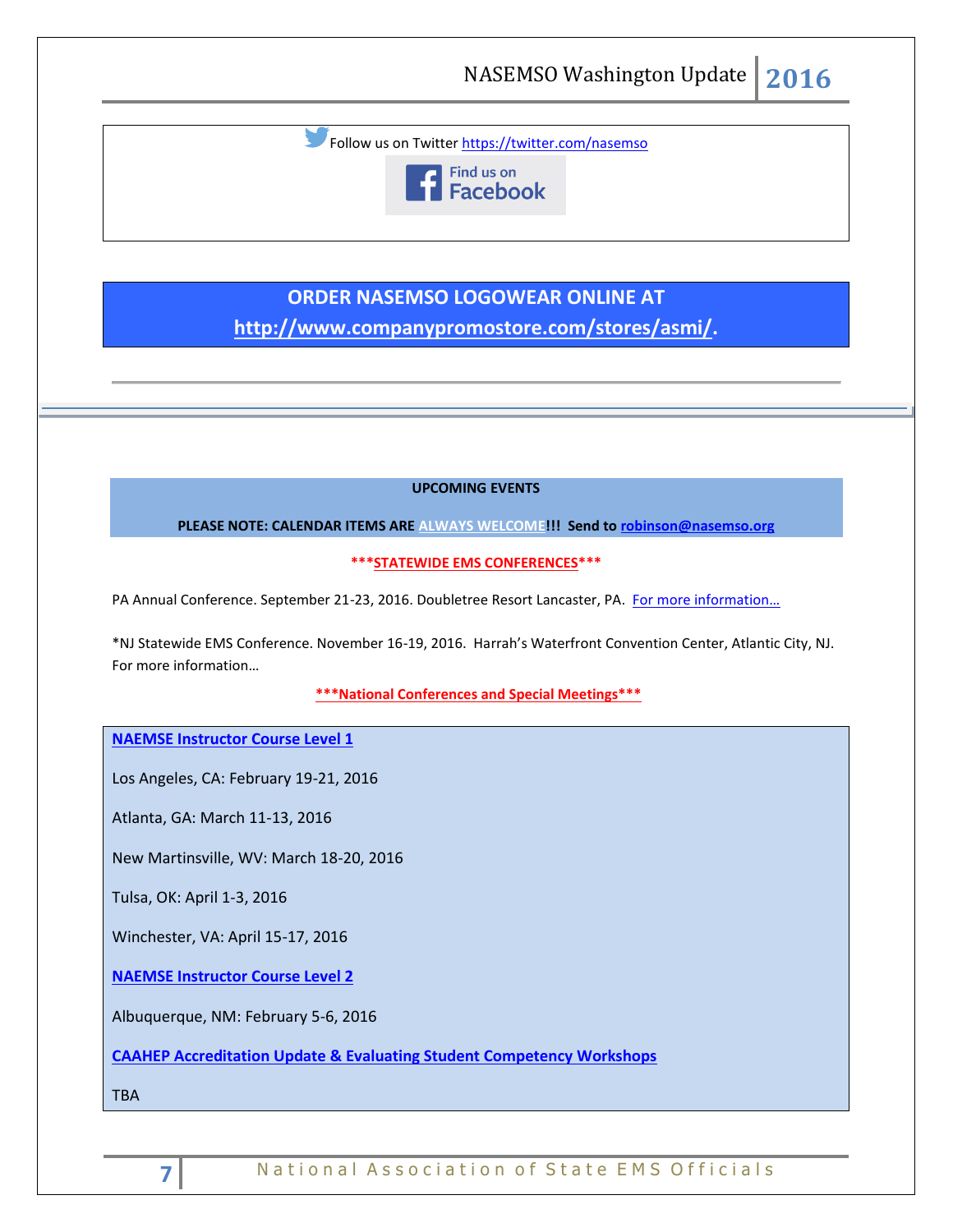## **[NAEMSE/NREMT Regional Scenario Development Workshops](http://naemse.org/?page=nremt)**

Every month-check web site for listing and registration

**National EMS Memorial Bike Ride**: Honor EMS personnel who have died and those who continue to serve the public everyday with long distance cycling events and by promoting healthy lifestyles. [muddyangels.com](http://www.muddyangels.com/)

> 2016 Dates: \*East Coast Route May 14-20, 2916 Boston, MA/Arlington, VA \*Midwest Rout June 26-30, 2016 Chicago, IL/Woodbury, MN \*Colorado Route August 19-20-2016 Fort Collins, CO/Littleton, CO \*West Coast Route September 26-October 1, 2016 Reno, NV/San Francisco, CA



National EMS Stakeholder Meeting on Fatigue in EMS. February 2, 2016. DOT Headquarters in Washington DC. [For more information…](https://www.gpo.gov/fdsys/pkg/FR-2016-01-11/pdf/2016-296.pdf)

American Academy of Emergency Medicine Annual Meeting. February 17-21, 2016. Las Vegas, NV. [www.aaem.org](http://www.aaem.org/)

EMS Today 2016. February 25-27, 2016. Baltimore, MD. <http://www.emstoday.com/index.html>

**NASEMSO Spring Meeting. April 4-6, 2016. Bethesda, MD. [For more information…](http://www.nasemso.org/Meetings/MidYear/index.asp)**

Critical Care Transport Medicine Conference. April 11-13, 2016. Charlotte, NC. For more information...

\*Mobile Integrated Healthcare (MIH) Summit. "*Beyond MIH: Transforming EMS"* April 19, 2016 Washington, DC. Learn more and register [here.](https://www.naemt.org/advocacy/emsonthehillday/EMSontheHillDay/ems-on-the-hill-day-registration)

National EMS Advisory Council. April 18-19, 2016 in Washington DC. For more information, go to EMS.gov.

\*Health Information Exchange Summit. The 3rd California HIE in EMS Summit will be held April 19-20, 2016 in Garden Grove. More information will be provided soon. In the meantime, please hold this date on your calendar. [For more information…](http://hieinemsinca.com/2015/11/07/3rd-california-hie-in-ems-summit-scheduled/)

\*EMS On The Hill Day. April 20, 2016 (with a briefing Apr. 19) in Washington, DC. Open to all EMS professionals. Learn more and register: <http://www.naemt.org/advocacy/emsonthehillday.aspx>

\*National Rural EMS Leadership Conference. April 21-22, 2016. San Antonio, TX. DRAFT AGENDA[: Click here.](https://nosorh.org/wp-content/uploads/2014/12/Draft-Agenda-for-Website.docx) REGISTRATION:<https://www.regonline.com/EMS16> LODGING: San Antonio Marriott Riverwalk, 889 East Market Street, San Antonio, TX 78205. For reservations phone: 877-622-3056 or use hotel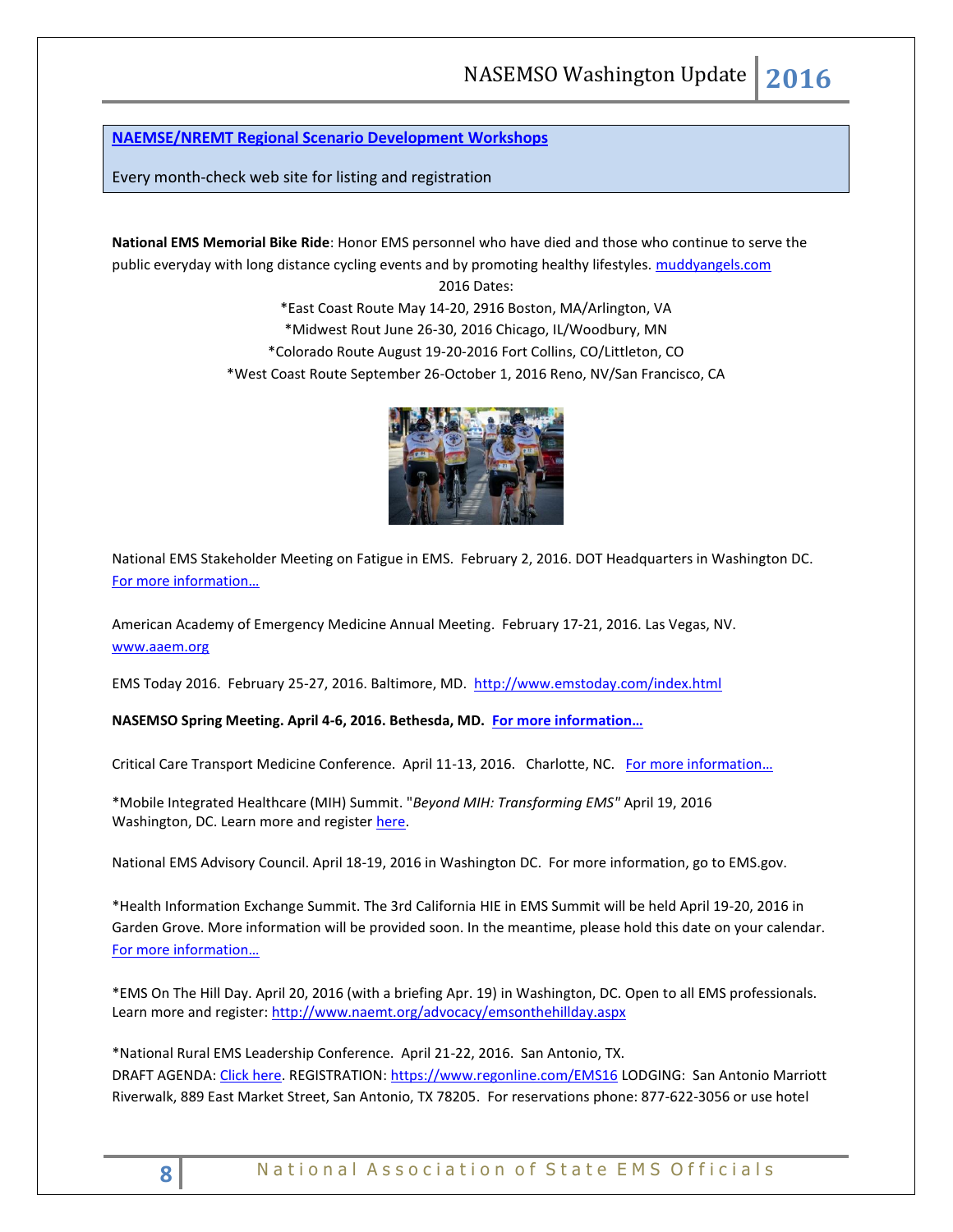reservations link: [https://resweb.passkey.com/go/nremsc2016.](https://resweb.passkey.com/go/nremsc2016) Group rates from \$120/night plus taxes. Room block name: National Rural EMS Conference. Reservation deadline is: March 30, 2016

Society for Academic Emergency Medicine Annual Meeting. May 10-13, 2016. New Orleans, LA. <http://saem.org/annual-meeting>

#### **EMS Week. May 15-21, 2016**

Fire Rescue Med. (IAFC EMS Section Annual Meeting) May 21-25, 2016. Henderson, NV <http://www.iafc.org/micrositeFRMconf/FRMhome.cfm?ItemNumber=8046>

Pinnacle 2016. July 18-22, 2016. San Antonio, TX. <http://pinnacle-ems.com/>

National Association of EMS Educators Annual Meeting. Preconference August 1-3 and symposium August 4-6, 2016. Fort Worth, TX. [www.naemse.org](http://www.naemse.org/)

IAFC Annual Conference. Fire-Rescue International. August 17-20, 2016. San Antonio, TX. [www.iafc.org/fri](http://www.iafc.org/fri?utm_source=IAFC_Site&utm_medium=Conferences_Page&utm_campaign=FRI_Conference_Page_Visitors)

National EMS Safety Summit. August 23-26, 2016. Denver, CO.<http://www.milehighretac.org/>

National EMS Advisory Council. September 7-8, 2016 in Washington DC. For more information, go to EMS.gov.

Emergency Nurses Association Annual Meeting. September 14-17, 2016. Los Angeles, CA. [www.ena.org](http://www.ena.org/) 

## **National Association of State EMS Officials Fall Meeting. September 19-23, 2016. Albuquerque, NM. [www.nasemso.org](http://www.nasemso.org/)**

Air Medical Transport Conference. September 26-28, 2016. Charlotte. NC

American College of Emergency Physicians Annual Meeting. October 15-18, 2016. Las Vegas, NV. [www.acep.org](http://www.acep.org/)

EMS World Expo. October 3-7, 2016. New Orleans, LA. <http://www.emsworldexpo.com/>

International Association of Emergency Management Annual Meeting. October 14-20, 2016. Savannah, GA

See more EMS Events on NASEMSO's web site at <http://www.nasemso.org/Resources/Calendar/index.asp>

#### **NASEMSO Staff Contacts**

Elizabeth Armstrong, CAE, MAM / Executive VP (703) 538-1799 ext. 8 - [armstrong@nasemso.org](mailto:armstrong@nasemso.org)

Dia Gainor/Executive Director (703) 538-1799 ext. 7 Email: [Dia@nasemso.org](mailto:Dia@nasemso.org)

Sharon Kelly / Executive Assistant (703) 538-1799 ext. 2 - [kelly@nasemso.org](mailto:kelly@nasemso.org)

Kathy Robinson / Program Manager (703) 538-1799 ext. 1894 - [robinson@nasemso.org](mailto:robinson@nasemso.org)

Kevin McGinnis/Program Manager (571) 749-7217 - Email: [mcginnis@nasemso.org](mailto:mcginnis@nasemso.org)